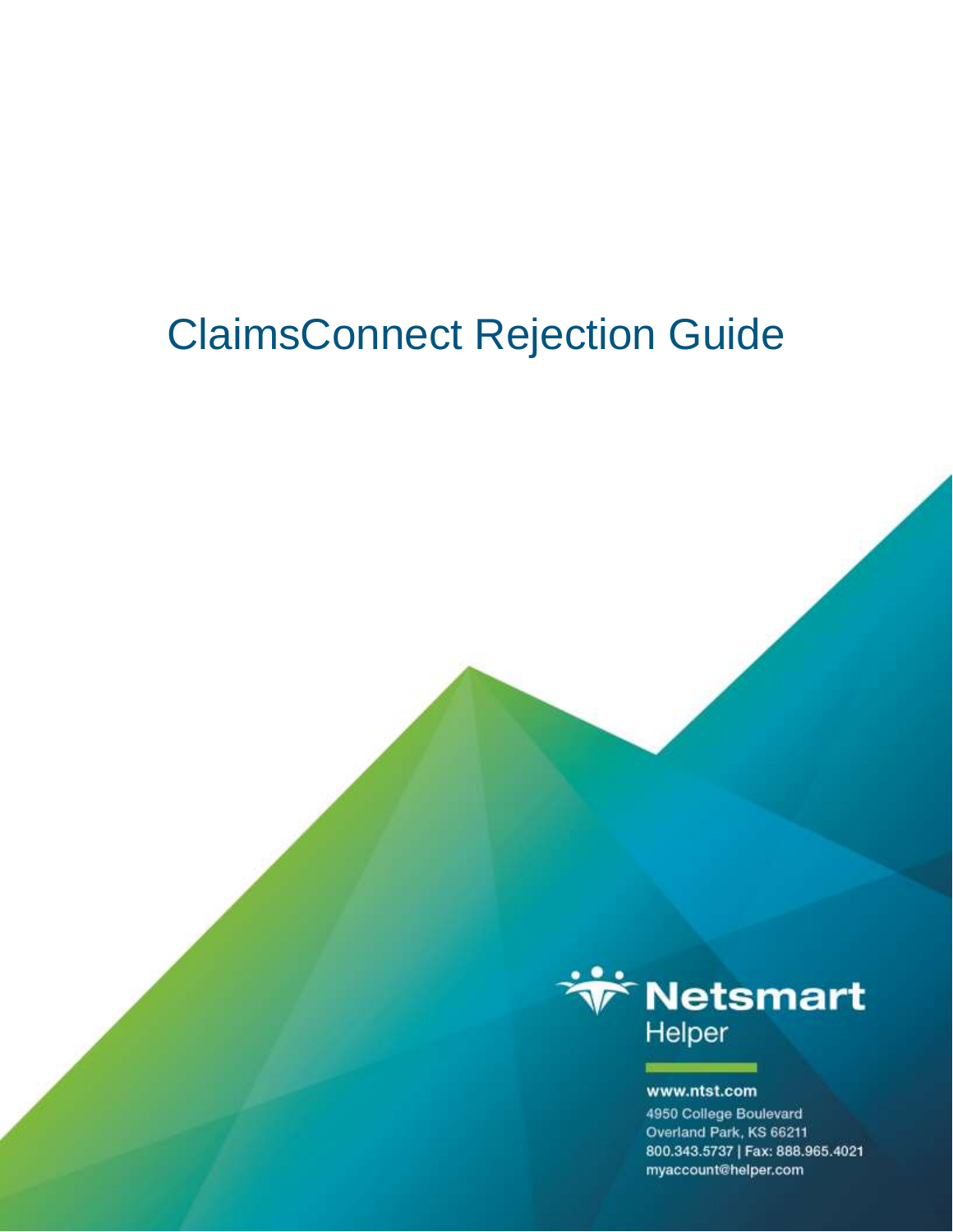#### Helper Client,

The purpose of this document is to assist you in accelerating the resolution of claim rejections. We have identified the most frequent rejection messages, and have included detailed text and visual instructions that will expedite resubmission and payment.

We recommend scanning the table of contents for the rejection you are experiencing, and then clicking that title (it will automatically bring you to the correct page).

Alternatively, the 'Find" feature in the PDF (holding the Control Key and tapping the "F" button) will allow you to type in words from the rejection message and be brought to the correct page

Atop each page is a link back to this table of contents.

#### **Overview**

While using ClaimsConnect, claims will be rejected for various reasons. A red X will show up next to claims which have been rejected by ClaimsConnect as shown below.

| <b>Y</b> MELPER, THERAPIST. | WJ8002D | \$160.01 12/19/2014 | WELLBEING INS. | PROVIDER.T000062  |                                        |  |
|-----------------------------|---------|---------------------|----------------|-------------------|----------------------------------------|--|
| <b>Y</b> MELPER, THERAPIST. | WJ8002C | \$160.01 12/19/2014 | WELLBEING INS. | PROVIDER T000062  | 6/9/2015 1:16:49    6/9/2015 1:16:51   |  |
| <b>Y</b> HELPER, THERAPIST. | WJ8002B | \$80.01 12/19/2014  | WELLBEING INS. | PROVIDER, T000062 | 6/9/2015 12:35:48    6/9/2015 12:35:50 |  |

This guide goes over the most common rejections our users encounter. The rejections are sorted by most common at the top to less common further down. Each section will have the rejection in the title, an explanation of the rejection, and how to resolve the rejection in Helper.

Please do not hesitate to call Helper Support at 800-343-5737 option 1 with any of your questions or concerns.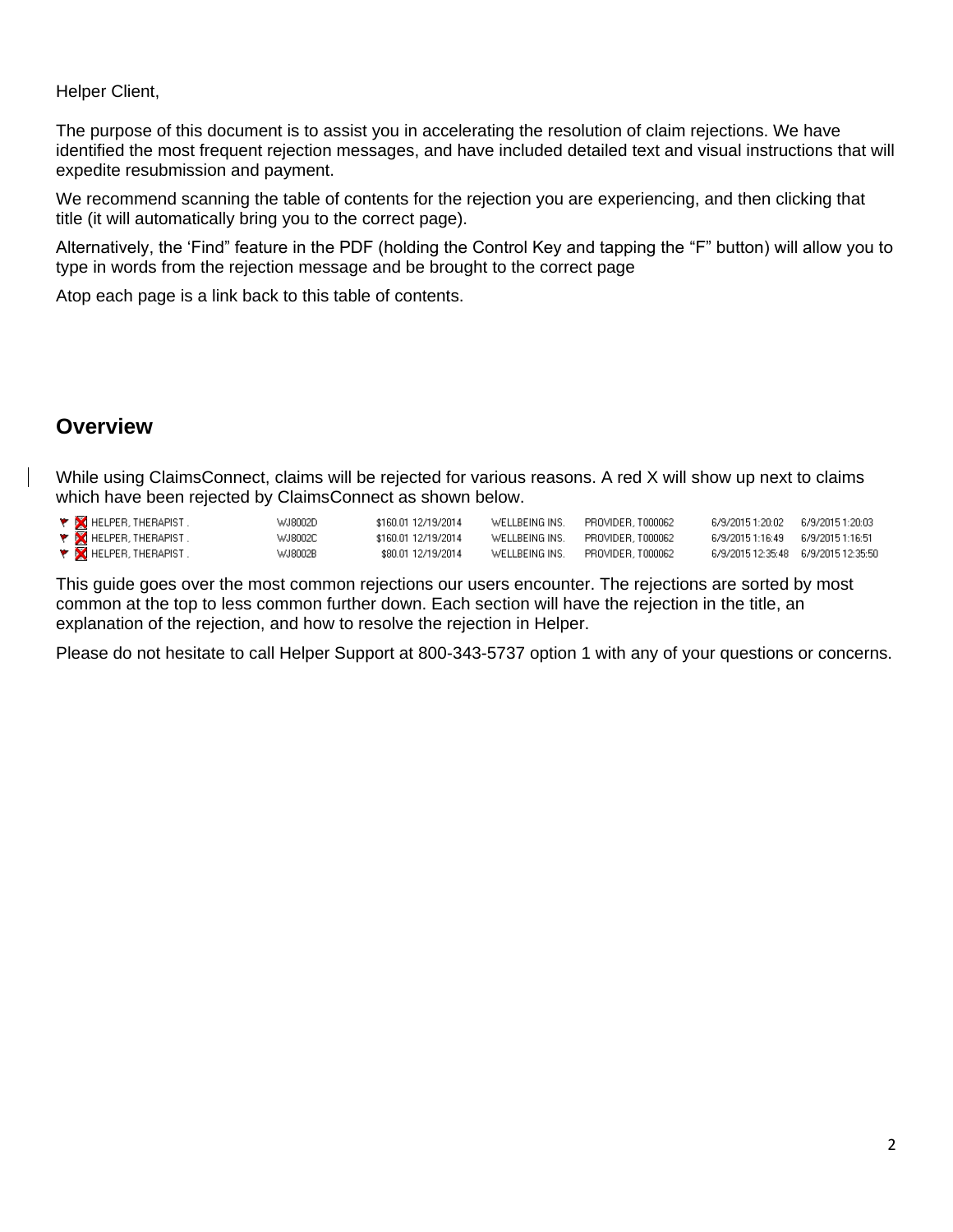# <span id="page-2-0"></span>**Table of Contents**

| Claim Balance-The sum of all service payments does not add up to the total amount paid for an adjudicating payer10       |  |
|--------------------------------------------------------------------------------------------------------------------------|--|
| N2400-SV-101-1- Missing or invalid HCPCS ID EDI fields may not begin or end with spaces or contain exempted special      |  |
|                                                                                                                          |  |
|                                                                                                                          |  |
|                                                                                                                          |  |
|                                                                                                                          |  |
| 2310A-NM1-09- Either a referring provider NPI or a referring provider secondary ID is required when a referring provider |  |
|                                                                                                                          |  |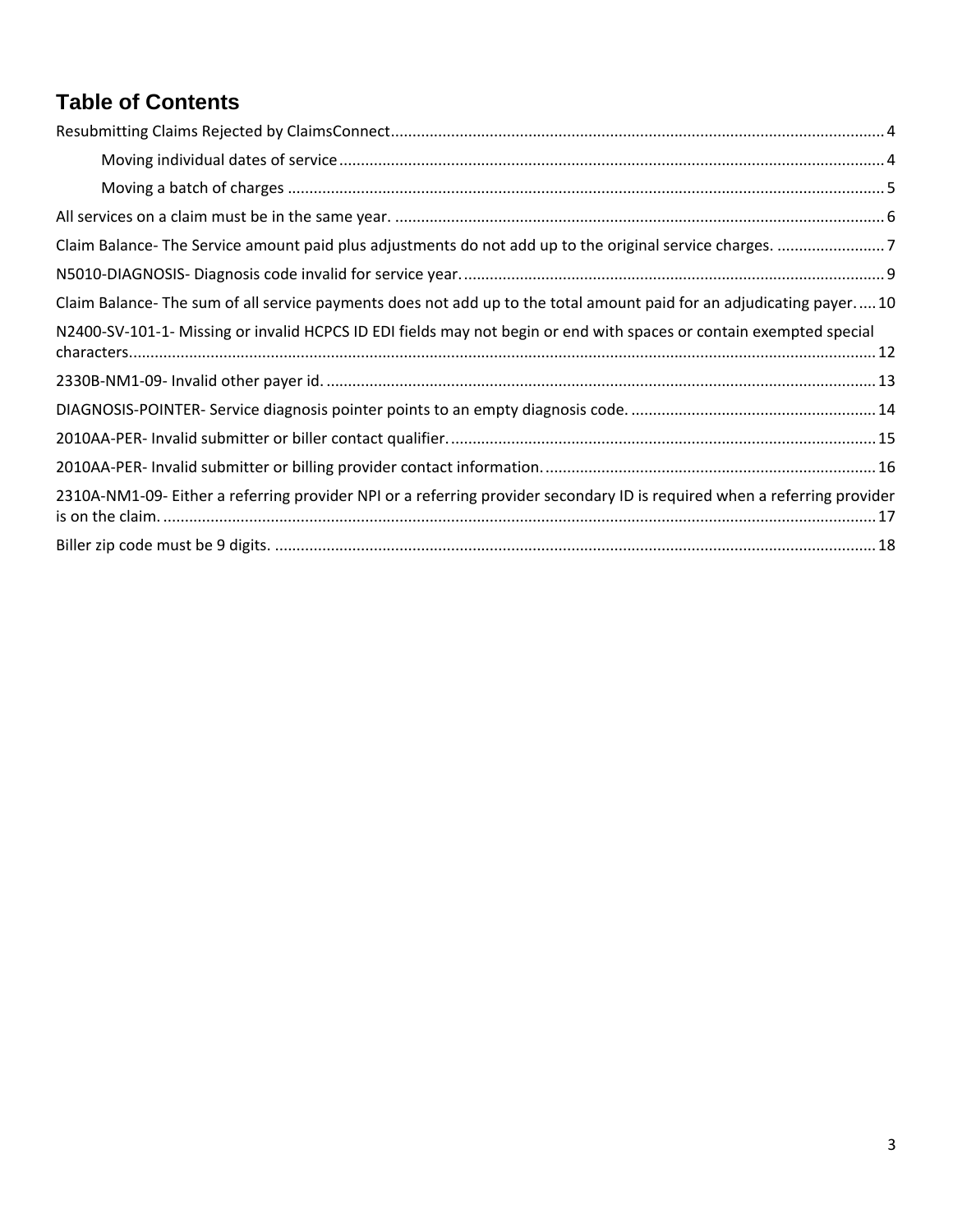# <span id="page-3-0"></span>**Resubmitting Claims Rejected by ClaimsConnect**

There are two main methods to resubmit a claim that has been corrected. The first is used to move individual dates of service. The second is to move an entire batch of charges at the same time. A batch of claims means that the claims were submitted together. A batch can include multiple patients who were submitted at the same time

#### <span id="page-3-1"></span>**Moving individual dates of service**

- 1. Open the Billing ledger for the patient needing to be resubmitted
- 2. Select the Sent or Closed tab to find the date of service
	- Sent claims have not yet been fully paid by all parties or written off
	- Closed claims have been fully paid off by all parties written off
- 3. Click on the date of service (make sure to select the line item with insurance company as the Billable Party)
- 4. Either right click on the date of service and click on 'Add charge to 'Ready to Send'' or click on the button entitled Add charge to 'Ready to Send'
- 5. Select the billing method you would like to send this date of service through (typically ClaimsConnect)
- 6. These claims will now show when you click on Submit Claims Electronically

| Billing Ledger: Therapist Helper<br>Á.                                                                                                                                                                                                                               | $\mathbf{x}$<br>画<br>▣<br>-                                                                             |
|----------------------------------------------------------------------------------------------------------------------------------------------------------------------------------------------------------------------------------------------------------------------|---------------------------------------------------------------------------------------------------------|
| <b>K</b> Edit Session<br>$m$ Print Bills<br>P Filter Transactions<br><b>A</b> Print Claims<br>View History<br>Display for current patient only.<br>Submit Claims Electronically<br>Payment Tracking<br>Patient Resp. Party Insurance<br>Ready to Send Sent<br>Closed |                                                                                                         |
| <b>Balance Due</b><br>30.00                                                                                                                                                                                                                                          | Add charge to 'Ready to Send'<br>Move a Batch of Charges                                                |
| <b>E</b> Date<br>BP Amount Bill/Claim #<br><b>Billable Party</b><br>Method<br><b>Total Billed</b><br>Patient<br>Service                                                                                                                                              | <b>Batch Number</b><br>Orig Sent Date Last Sent Da Insured's ID                                         |
| 12/19/2014   Therapist F Wellbeing Ins. C. Individual F Batch Move<br>\$80,00 NA<br>\$80.00<br>12/19/2014 Therapist F Wellbeing Ins. CoMtms by ph Batch Move<br>$$0.01$ NA<br>\$0.01                                                                                 | <b>Edit Session</b>                                                                                     |
| Therapist F Wellbeing Ins. ColIndividual F Batch Move<br>2/18/2015<br>\$80.00<br>\$80.00 NA                                                                                                                                                                          | <b>View History</b>                                                                                     |
|                                                                                                                                                                                                                                                                      | <b>Payment Tracking</b><br>Ξ                                                                            |
|                                                                                                                                                                                                                                                                      | <b>Filter Transactions</b>                                                                              |
|                                                                                                                                                                                                                                                                      | <b>Print Bills</b>                                                                                      |
|                                                                                                                                                                                                                                                                      | Print HCFAs                                                                                             |
|                                                                                                                                                                                                                                                                      | <b>Submit Claims Electronically</b>                                                                     |
|                                                                                                                                                                                                                                                                      | Move current charge to 'Sent' or 'Closed'                                                               |
|                                                                                                                                                                                                                                                                      | Move all paid charges to 'Closed'                                                                       |
|                                                                                                                                                                                                                                                                      | Add charge to 'Ready to Send'                                                                           |
| m.<br>$\blacktriangleleft$                                                                                                                                                                                                                                           | Move a Batch of Charges                                                                                 |
| Ω<br><b>Billing Tutorial</b>                                                                                                                                                                                                                                         | Export Grid Data To<br>$C$ <sub>OSe</sub><br><mark>: -</mark> Laport ond <i>Data</i> Ton<br><u>o nu</u> |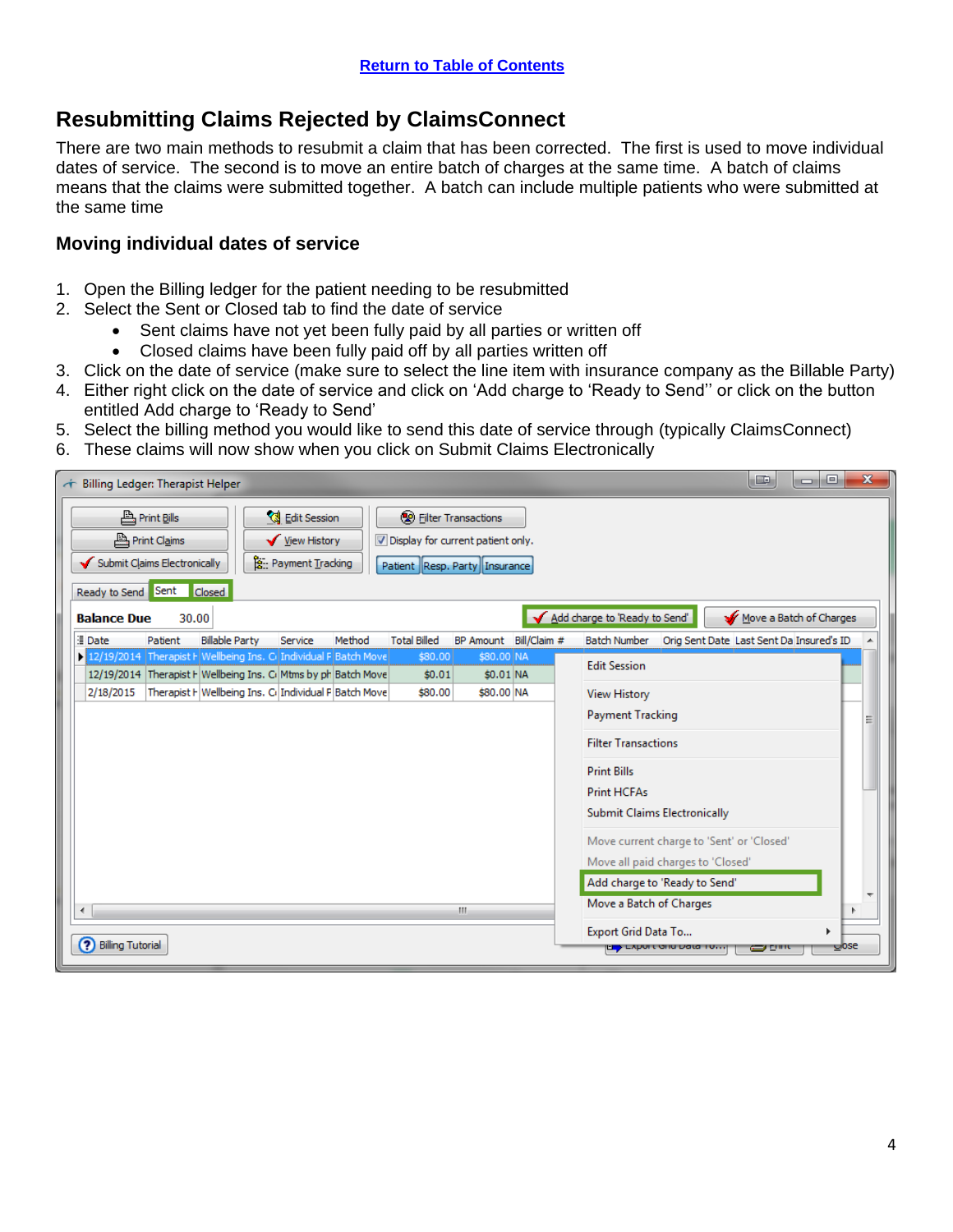#### <span id="page-4-0"></span>**Moving a batch of charges**

- 1. Open the Billing ledger for the patient needing to be resubmitted
- 2. Select the Sent or Closed tab to find the date of service
	- Sent claims have not yet been fully paid by all parties or written off
	- Closed claims have been fully paid off by all parties written off
- 3. View the Batch Number of the claim
- 4. Click on the 'Move a Batch of Charges' button
- 5. Click 'Next' then click on 'Add to Ready to Send from Sent or Closed' and click 'Next' again
- 6. View the list of batches and select the batch that matches the batch number and click 'Next'
- 7. Check off all the boxes next to the dates of service needing to be resubmitted and click 'Next'
- 8. Click on 'Finish' then select 'Yes' to process the dates of service
- 9. These claims will now show when you click on Submit Claims Electronically

| Billing Ledger: Therapist Helper<br>Ť                                                                            |                                                                          |                                                                                                        |                               | $\mathbf{x}$<br>o<br>œ,<br>▭             |
|------------------------------------------------------------------------------------------------------------------|--------------------------------------------------------------------------|--------------------------------------------------------------------------------------------------------|-------------------------------|------------------------------------------|
| <b>A</b> Print Bills<br><b>A</b> Print Claims<br>Submit Claims Electronically<br>Sent<br>Ready to Send<br>Closed | <b>&amp;</b> Edit Session<br>View History<br><b>B</b> : Payment Tracking | <b>B</b> Eilter Transactions<br>Display for current patient only.<br>Patient   Resp. Party   Insurance |                               |                                          |
| <b>Balance Due</b><br>30.00                                                                                      |                                                                          |                                                                                                        | Add charge to 'Ready to Send' | Move a Batch of Charges                  |
| <b>E</b> Date<br><b>Billable Party</b><br>Patient                                                                | Method<br><b>Total Billed</b><br>Service                                 | BP Amount Bill/Claim #                                                                                 | <b>Batch Number</b>           | Orig Sent Date Last Sent Da Insured's ID |
| 12/19/2014 Therapist F Wellbeing Ins. C. Individual F Batch Move                                                 | \$80.00                                                                  | \$80.00 NA                                                                                             | 13                            | insID                                    |
| 12/19/2014 Therapist F Wellbeing Ins. C Mtms by ph Batch Move                                                    | \$0.01                                                                   | $$0.01$ NA                                                                                             | 12                            | insID                                    |
| 2/18/2015                                                                                                        | Therapist I   Wellbeing Ins. Cr Individual F Batch Move<br>\$80.00       | \$80.00 NA                                                                                             | 14                            | insID                                    |
|                                                                                                                  |                                                                          |                                                                                                        |                               |                                          |
| $\overline{4}$                                                                                                   |                                                                          | m.                                                                                                     |                               |                                          |
| ര<br><b>Billing Tutorial</b>                                                                                     |                                                                          |                                                                                                        | Export Grid Data To           | <b>B</b> Print<br>Close                  |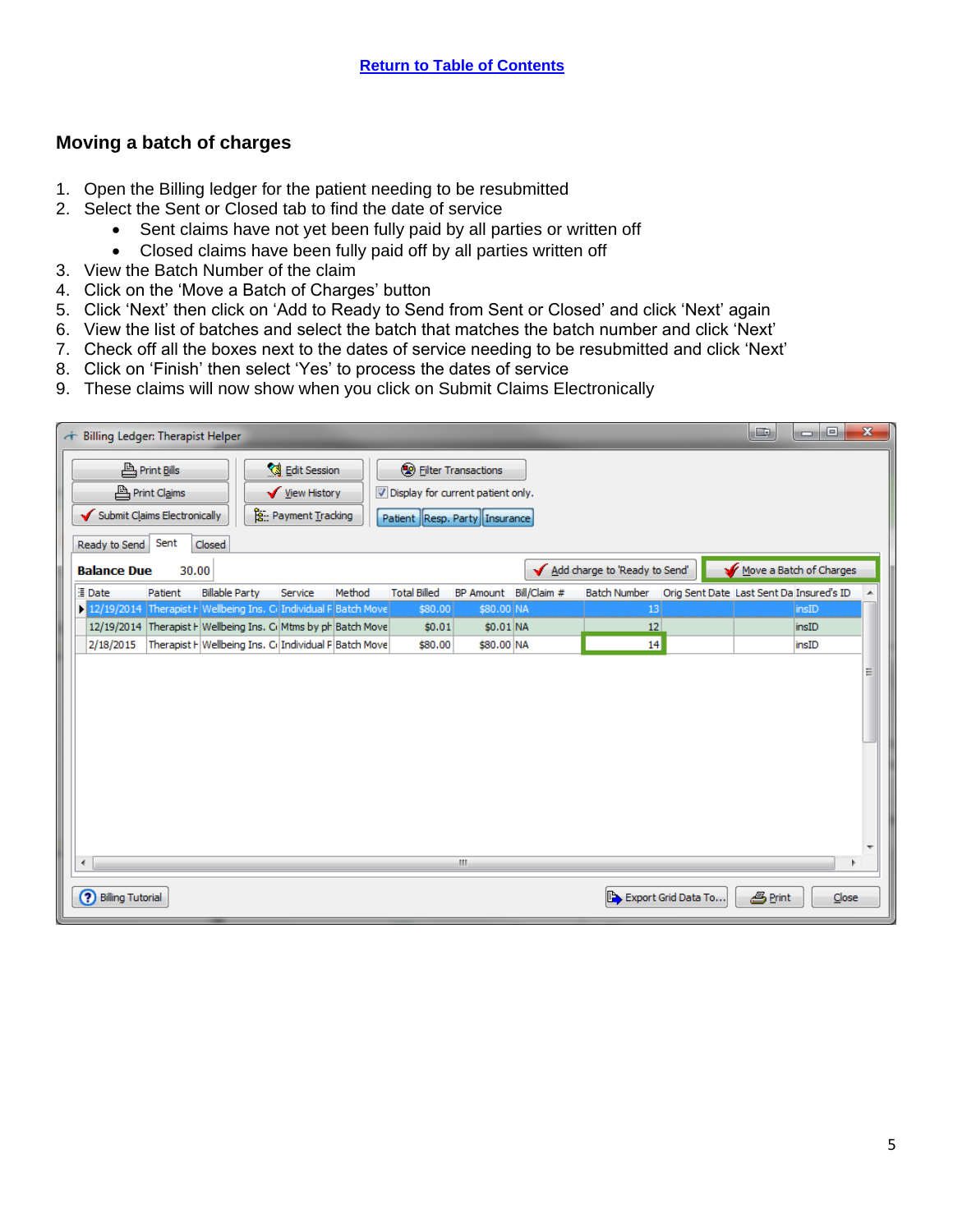#### <span id="page-5-0"></span>**All services on a claim must be in the same year.**

Explanation: This error occurs when a user tries to submit claims with service dates in multiple years. Services can only be submitted for one year per claim.

Resolution: To resolve this, add all charges back to ready to send from the sent or closed tab in the billing ledger. Click on Submit Claims Electronically. Deselect the claims from one of the years the click Transmit Data Now. You will then go back into Submit Claims Electronically and submit the next year's dates of service.

| $\sigma$                   | <b>Export to ClaimsConnect</b> |                                                   |                                                                             |                           |          |                   | $\sqrt{m}$<br><b>ICTN</b>    | $\mathbf{x}$<br>$\Box$        |
|----------------------------|--------------------------------|---------------------------------------------------|-----------------------------------------------------------------------------|---------------------------|----------|-------------------|------------------------------|-------------------------------|
|                            |                                |                                                   | This procedure will transmit insurance claims from Helper to ClaimsConnect. |                           |          |                   |                              |                               |
| Select Procedures          | Submitter                      | Receiver Other                                    |                                                                             |                           |          |                   |                              |                               |
| Select All                 |                                | Deselect All                                      |                                                                             |                           |          |                   |                              |                               |
|                            |                                | Drag a column header here to group by that column |                                                                             |                           |          |                   |                              |                               |
| Include                    | Date                           | △ Patient                                         | <b>Billable Party</b>                                                       | Service                   | Billed   | BP Amount         | Therapist                    |                               |
| $\boldsymbol{\mathcal{J}}$ |                                |                                                   | 12/19/2014 Therapist Helper Wellbeing Ins. Co. - Primary                    | Individual Psychotherapy  | \$80.00  |                   | \$80.00 Sample Provider, PhD |                               |
| $\overline{\mathsf{v}}$    |                                |                                                   | 12/19/2014 Therapist Helper Wellbeing Ins. Co. - Primary                    | Mtms by pharm addl 15 min | \$0.01   |                   | \$0.01 Sample Provider, PhD  |                               |
|                            | 2/18/2015                      |                                                   | Therapist Helper Wellbeing Ins. Co. - Primary Individual Psychotherapy      |                           | \$80.00  |                   | \$80.00 Sample Provider, PhD |                               |
|                            |                                |                                                   |                                                                             |                           |          |                   |                              |                               |
|                            |                                |                                                   |                                                                             | 3 Procedures              | \$160.01 | \$160.01          |                              |                               |
|                            |                                |                                                   |                                                                             |                           |          | Transmit Data Now |                              | $\mathsf{\underline{C}}$ lose |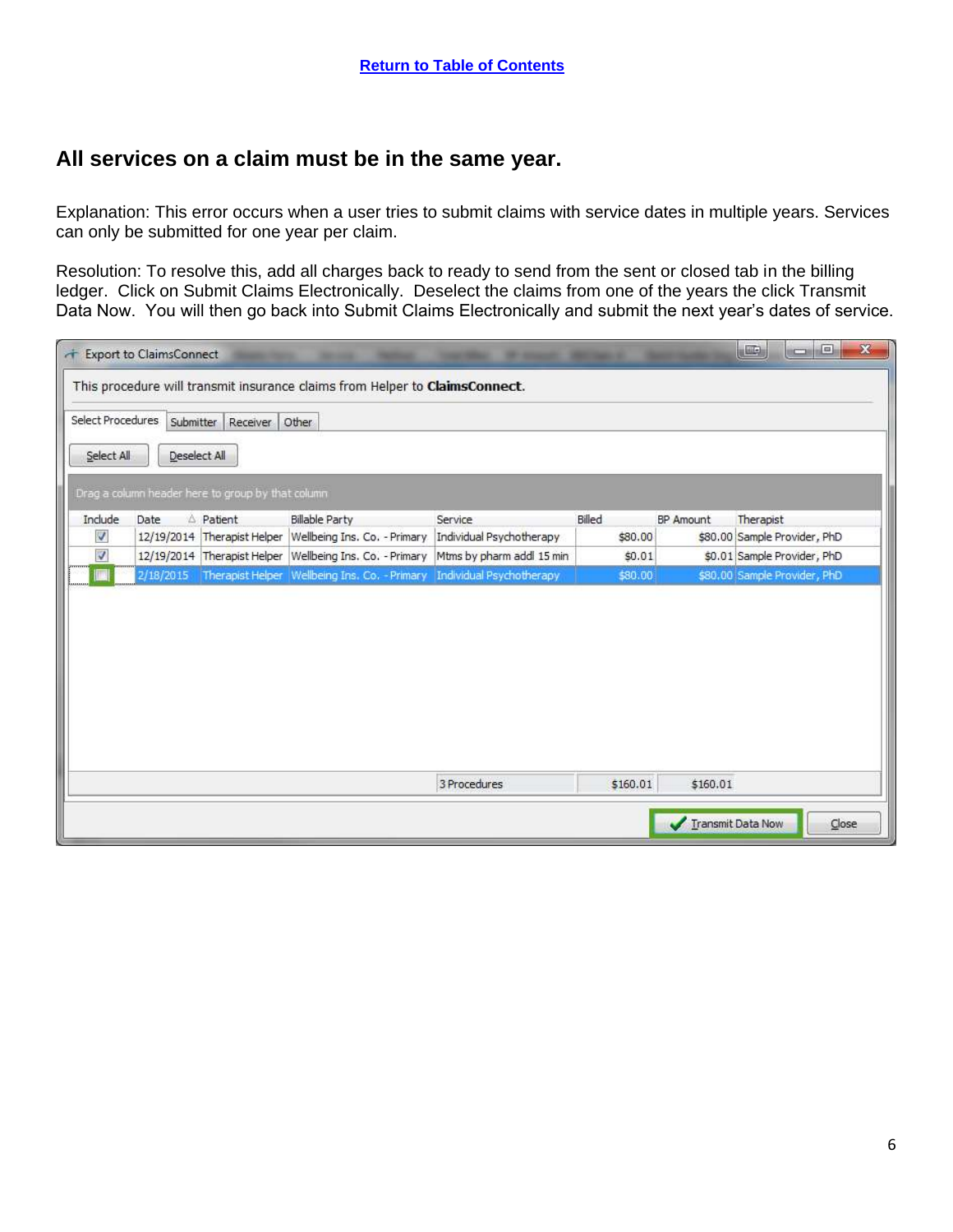#### <span id="page-6-0"></span>**Claim Balance- The Service amount paid plus adjustments do not add up to the original service charges.**

Explanation: When submitting secondary claims electronically, you need to add Claim Adjustment Codes. These are adjustment codes that associate any adjustment activity provided by the primary insurance company payment. These will be populated automatically when using Helper's electronic remittance advice service (ERA), but it has to be done manually when posting payments.

Resolution: When you are in the Payment Tracking screen after entering a payment from the primary insurance you will see a button for Claim Adjustment Codes. From here, you will be able to enter the claim adjustment reason codes listed on the EOB from the primary insurance.

This can also be done after the fact by selecting the payment from the transactions ledger then clicking on the Payment Tracking button across the top.

| Payment From: | Wellbeing Ins. Co. - Primary                                                                                                                        |                     | Date:          | 7/8/2015                        |                                    |                                         |
|---------------|-----------------------------------------------------------------------------------------------------------------------------------------------------|---------------------|----------------|---------------------------------|------------------------------------|-----------------------------------------|
| Patent.       | Therapist Helper                                                                                                                                    |                     | Total to Apply | \$15.00                         |                                    |                                         |
| Date          | Transaction                                                                                                                                         | Amount Billed       | Writeoff       | Total Owed                      | Owed by this party Amount to apply |                                         |
| 7/7/2015      | 90834, Individual Psycholt                                                                                                                          | \$80.00             | \$0.00         | \$80.00                         | \$80.00                            | - 14                                    |
|               |                                                                                                                                                     |                     |                |                                 |                                    |                                         |
|               |                                                                                                                                                     | \$80.00             | \$9.00         | \$80,00                         | \$80.00                            |                                         |
|               | / Always automatically distribute Payment Trading payments<br>This value can also be changed in Setup Preferences                                   |                     |                | Clear appled amounts.           |                                    | \$15.00<br>Distribute remaining amount. |
|               | If the amount applied to the highlighted transaction does not equal the<br>amount owed by this party then you can use one of the following buttons. |                     |                |                                 |                                    |                                         |
|               | Charge the patient: Charge secondary inc.                                                                                                           | Change the writeoff |                | Manually adjust the transaction |                                    | Claim Adjustment Codes                  |

This is the Claim Adjustment Code screen which will list the current codes associated with this payment. Click 'Add' to add a new code to the list. For codes already entered you have the option to 'Edit' or 'Delete.'

| \$15.00        |
|----------------|
|                |
| <b>The Add</b> |
| Delette        |
| OΚ             |
|                |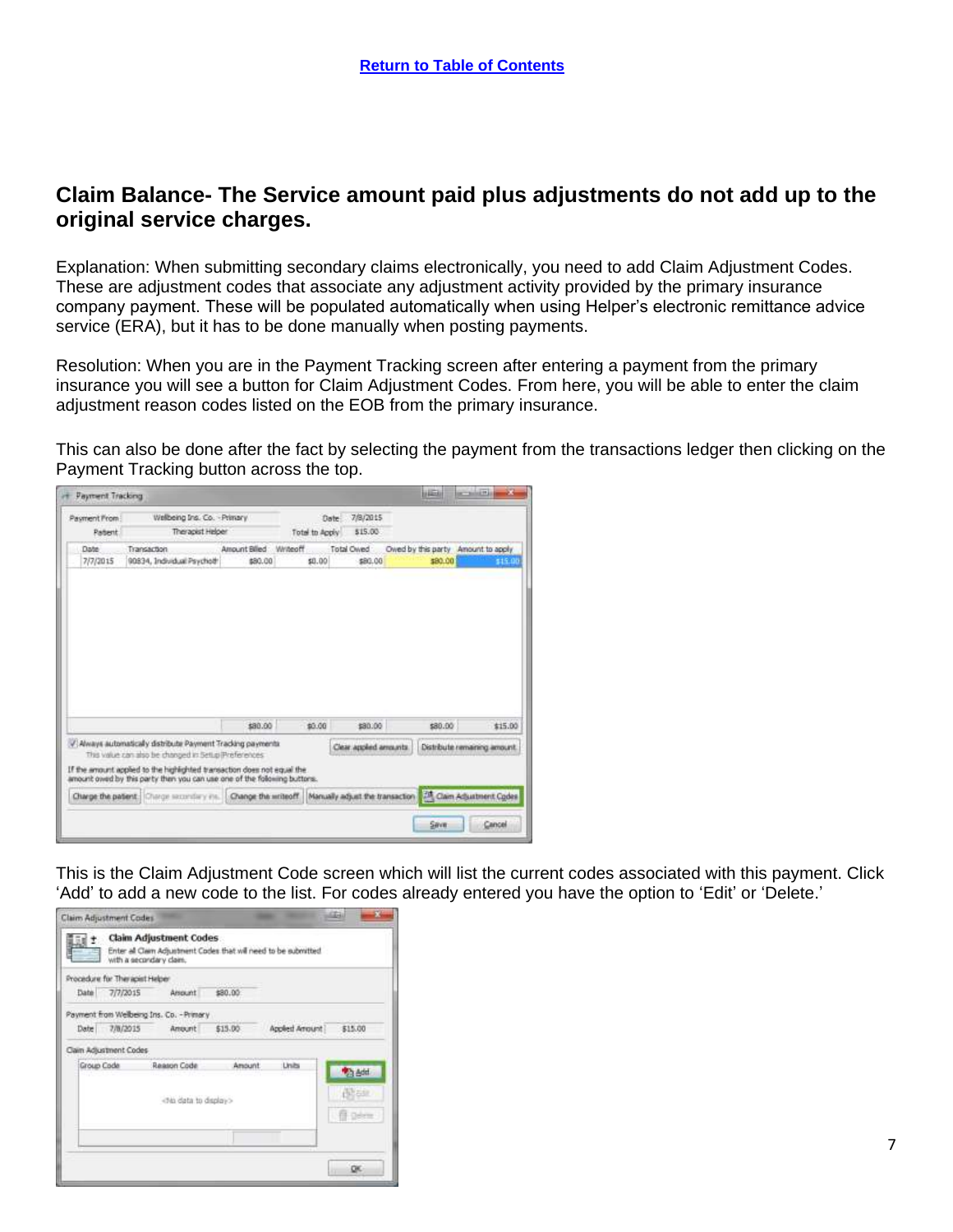After clicking on 'Add' or 'Edit' you will see the screen shown below. All fields must be populated. The Group and Reason codes are based on the list provided by Medicare. For those primary insurances other than Medicare you will need to select the most applicable match.

| Claim Adjustment Code |          | Enter the Claim Adjustment Code and details that will<br>need to be submitted with a secondary daim. |        |
|-----------------------|----------|------------------------------------------------------------------------------------------------------|--------|
| Group Code:           |          |                                                                                                      |        |
| Reason Code           |          |                                                                                                      |        |
| Amount                |          | \$65.00                                                                                              |        |
| 1.kviter              | $\alpha$ |                                                                                                      |        |
|                       | Save     | Save & Add                                                                                           | Cancel |

For any transactions that a Claim Adjustment Code is associated with, you will see the Claim Adjustment Code icon displayed on the far left side of that transaction line in Payment Tracking. Click the Claim Adjustment Code button next to the transaction to view the codes again.

|               | Payment Tracking                                                                                                                                    |                        |                |                                 | <b>USED</b>                         | model in                                |
|---------------|-----------------------------------------------------------------------------------------------------------------------------------------------------|------------------------|----------------|---------------------------------|-------------------------------------|-----------------------------------------|
| Payment From  | Wellbeing Ins. Co. - Primary                                                                                                                        |                        |                | 7/8/2015<br>Date:               |                                     |                                         |
| Patent.       | Therapist Helper                                                                                                                                    |                        | Total to Apply | \$15.00                         |                                     |                                         |
| Date          | Transaction                                                                                                                                         | Amount Billed Writeoff |                | Total Owed                      | Owed by this party Amount to apply. |                                         |
| 7/1/2015      | 90834, Individual Psycholt                                                                                                                          | \$80.00                | \$0.00         | \$80.00                         | \$80.00                             | \$0.00                                  |
| Ħ<br>7/7/2015 | 90834, Individual Psychoth                                                                                                                          | \$80.00                | 50.00          | \$80.00                         | \$80.00                             | 73.0                                    |
|               |                                                                                                                                                     |                        |                |                                 |                                     |                                         |
|               |                                                                                                                                                     | \$160.00               | \$9.00         | \$160.00                        | \$160,00                            |                                         |
|               | / Always automatically distribute Payment Tracking payments<br>This value can also be changed in Setup Preferences.                                 |                        |                | Clear appled amounts.           |                                     |                                         |
|               | If the amount applied to the highlighted transaction does not equal the<br>amount owed by this party then you can use one of the following buttons. |                        |                |                                 |                                     | \$15.00<br>Distribute remaining amount. |
|               | Charge the patient:   Charge securitiery inc.   Change the writeoff.                                                                                |                        |                | Manually adjust the transaction |                                     | Claim Adjustment Codes                  |

Now that the Claim Adjustment Code(s) have been added you may click save and resubmit the date of service.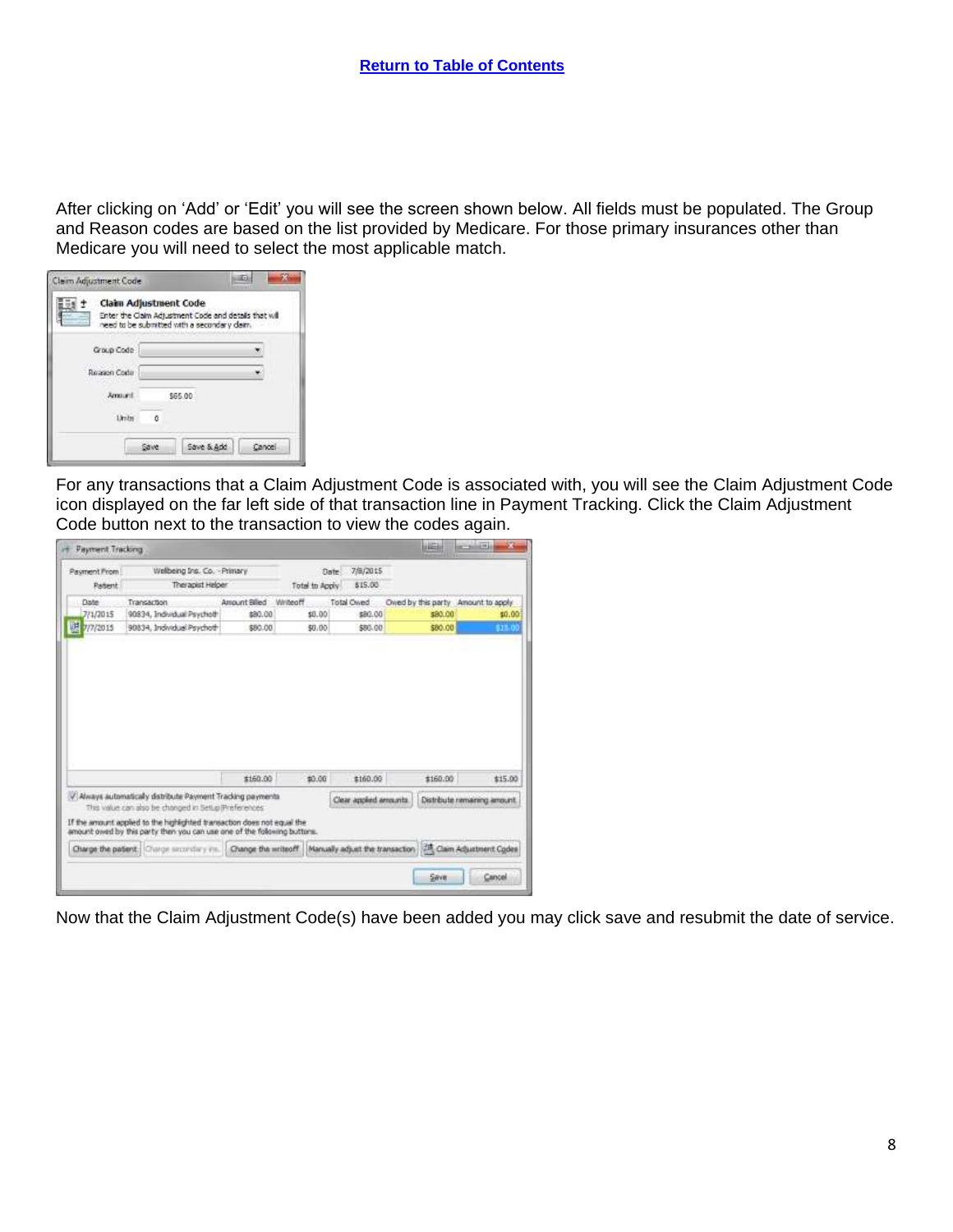# <span id="page-8-0"></span>**N5010-DIAGNOSIS- Diagnosis code invalid for service year.**

Explanation: A currently non billable diagnosis code has been sent out of the claim. This can mean the code is a retired code, an ICD-10 code has been used before they have been implemented, or the code is invalid.

Resolution: Verify the diagnosis code(s) on the rejected claim. In order to make changes to the diagnosis code(s), navigate to Transactions ledger and edit the diagnoses of the individual dates of service the save. Also, make sure to edit the patient's Facesheet and navigate to Defaults. Updating the diagnosis codes here will ensure all future sessions are setup properly. Please use the sites listed below to validate the rejected

ICD-9:<http://www.icd9data.com/2015/Volume1/default.htm> ICD-10:<http://www.icd10data.com/ICD10CM/Codes>

DISCLAIMER HERE

#### Session for: Therapist Helper (BZA)  $-2$ Session for: Therapist Helper Session 7 M Enter Session details for the Session Enter Session details for the Session General Other Billing Authorizations Claim Adjustment Codes General Diagno The Stee | Sting | Authorizations | Claim Adjustment Codes **Ditalnio** Sec an Reference Code C **Extra Info** 58 for this Session using # 330-9 0 ICD-10 Date(s) of service 6/24/2015  $M = 11$ m  $244$ 21. Diagnosis 240. Service 90806, Individual Psychotherapy The Mod Code Description p. 245 Time 12:36 PM Davis or Units 1 Length  $50<sup>°</sup>$  $1 - \bullet$  Paris decreer (episodic paroxylenal arosety) without against Per unit Charge \$80.00 Panic doorder without apprachotival  $\blacksquare$ 26 **Total Charge** \$80.00 16 чü 扛 **CHE.** IV Dieg, Pointer #1. Diagnosis 1 001.0 in- $\circ$   $\circ$ Dag. Pointer #2 1kb  $\overline{\phantom{a}}$ **WA**  $\overline{\phantom{a}}$ Dieg, Pointer #3 4D  $\blacksquare$ 脑 Dag Pointer #4 **TEL** Place of Service 585  $E -$ Rendering Therapist Provider, Sangle  $341 \overline{1}$ Skirk Skirk ïά Taxonomy ۰ Save 8.844 Save 8.8dd  $\omega$  . n. Siling Theneset Provider, Sample a iii Ξ Says & Add Copay Says & Add Copay 12 Service Pacifity Location 851 Psychological Ġ  $= -$ Stellur Kept and charged for Cancel Cancel Version 8.1 and prior session edit Version 9.0 and later session edit **Bible**  $-2n$ **START Search** Defaults: Therapist Helper Default: Therapist Helper Facesheet General Session Adjustment ERA Facesbeet General Session Adjustment ERA Patient Info: Pagent Info The information here is copied into every new Session. This helps speed data The information here is copied into every new Session. This helps speed data Additional Rasp.<br>Parties Additional Resp.<br>Parties entry of Sessions. If any of this information does not apply to a particula entry of Sessions. If any of this information does not apply to a particular Session, you can change it when you are adding the Session. Press F1 for Session, you can change it when you are adding the Session. Press F1 for Attachments Attachments details. detatis. Insurance Info **Insurance Info** dam Info. Clam Info. Insurance Co. Insurance Co. 17. Referring Physician Reference, Kin  $\overline{m}$ ₩ **Billing Setup**<br>**# Defaults** 17. Referring Physician Reference, Kins **Niling Setup L. Diagnosis M** Definable nter Description 21. Chagnose 1. 031.0 Pi Pointer (Chalera due to váxio chaleras) E M Billing T Park deorder (episodc percorporal anxiety) without agona; Access Time &<br>Outcomes Access Time &<br>Outcomes ž. **Good International** Rane duorder without agengination) **Foinder**  $\Box$ äÐ ٠ **ED** Pointer **Hall** ₩ ar. W.  $n<sub>4</sub>$ **Billing Mento** 40.  $\frac{1}{2}$ Convenience (m)  $^{12}$ Save . **Save**  $\omega$   $\sim$ ε Save & Add Save & Add Billing Menio Save & Copy  $\overline{1}$ Save & Copy E. Conments Cencel Cencel

Version 8.1 and prior Facesheet edit Version 9.0 and later Facesheet edit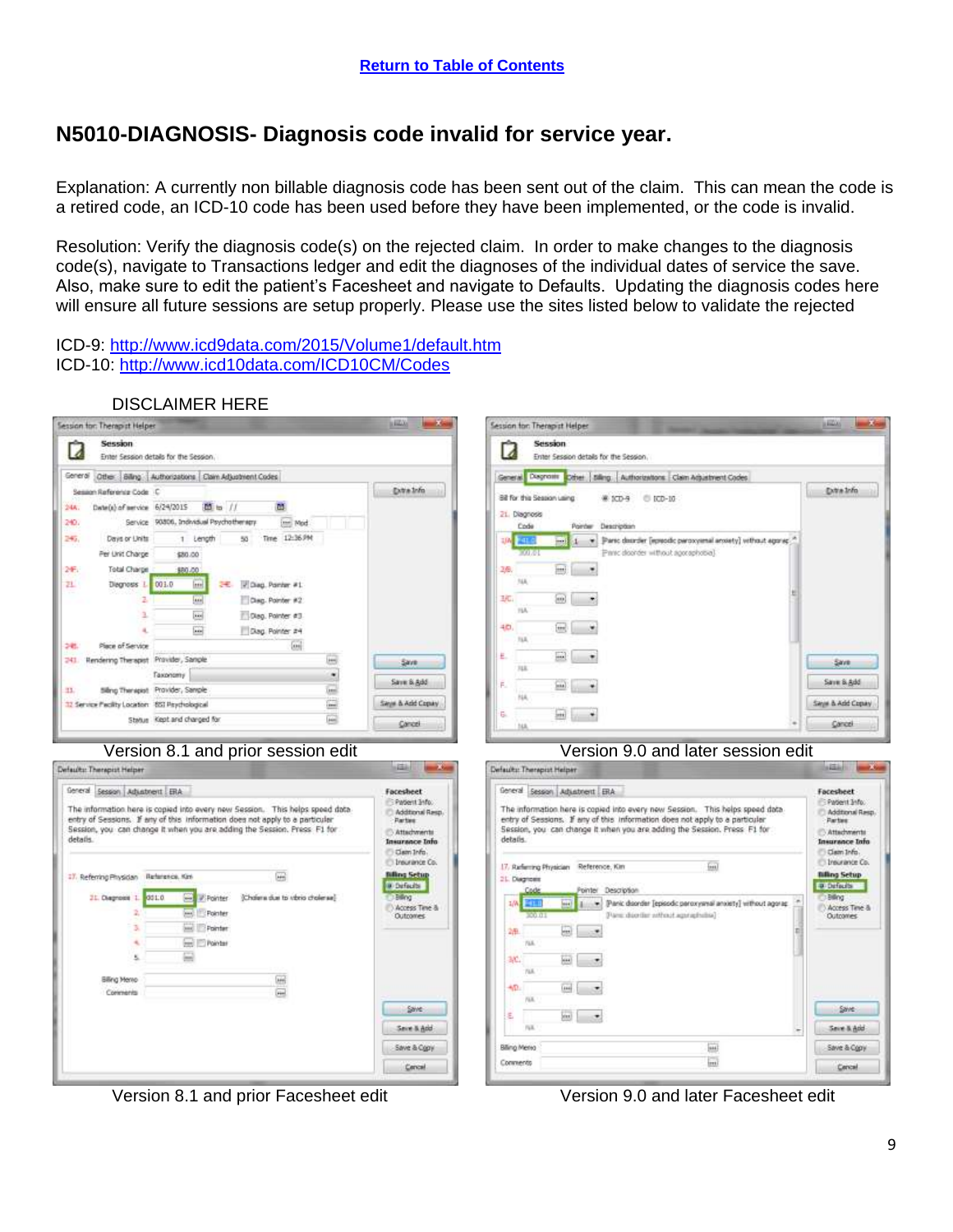#### <span id="page-9-0"></span>**Claim Balance- The sum of all service payments does not add up to the total amount paid for an adjudicating payer.**

Explanation: When submitting secondary claims electronically, you need to add Claim Adjustment Codes. These are adjustment codes that associate any adjustment activity provided by the primary insurance company payment. These will be populated automatically when using Helper's electronic remittance advice service (ERA), but it has to be done manually when posting payments.

Resolution: When you are in the Payment Tracking screen after entering a payment from the primary insurance you will see a button for Claim Adjustment Codes. From here, you will be able to enter the claim adjustment reason codes listed on the EOB from the primary insurance.

This can also be done after the fact by selecting the payment from the transactions ledger then clicking on the Payment Tracking button across the top.

| Payment From | Wellbeing Ins. Co. - Primary                                                                                                                        |               |          | Date:          | 7/8/2015              |         |                                    |
|--------------|-----------------------------------------------------------------------------------------------------------------------------------------------------|---------------|----------|----------------|-----------------------|---------|------------------------------------|
| Patent       | Therapist Helper                                                                                                                                    |               |          | Total to Apply | \$15.00               |         |                                    |
| Date         | Transaction                                                                                                                                         | Amount Billed | Writeoff |                | Total Owed            |         | Owed by this party Amount to apply |
| 7/7/2015     | 90834, Individual Psycholt                                                                                                                          | \$80.00       |          | \$0.00         | \$80.00               | \$80.00 |                                    |
|              |                                                                                                                                                     |               |          |                |                       |         |                                    |
|              |                                                                                                                                                     |               |          |                |                       |         |                                    |
|              |                                                                                                                                                     | \$80.00       |          | \$3.00         | \$80.00               | \$80.00 | \$15.00                            |
|              | / Always automatically distribute Payment Tracking payments<br>This value can also be changed in SetLo Preferences                                  |               |          |                | Clear appled amounts. |         | Distribute remaining amount.       |
|              | If the amount applied to the highlighted transaction does not equal the<br>amount owed by this party then you can use one of the following buttons. |               |          |                |                       |         |                                    |

This is the Claim Adjustment Code screen which will list the current codes associated with this payment. Click 'Add' to add a new code to the list. For codes already entered you have the option to 'Edit' or 'Delete.'

|            | Procedure for Therapist Helper | with a secondary claim.                  |         |                |                |
|------------|--------------------------------|------------------------------------------|---------|----------------|----------------|
| Date       | 7/7/2015                       | Arrount                                  | \$80.00 |                |                |
|            |                                | Payment from Welbeing Ins. Co. - Primary |         |                |                |
| Date       | 7/8/2015                       | Amount                                   | \$15.00 | Applied Amount | \$15.00        |
|            | Claim Adjustment Codes         |                                          |         |                |                |
| Group Code |                                | Reason Code                              | Amount  | Units          | <b>The Add</b> |
|            |                                | data to display>                         |         |                | 西北石田<br>E Dom  |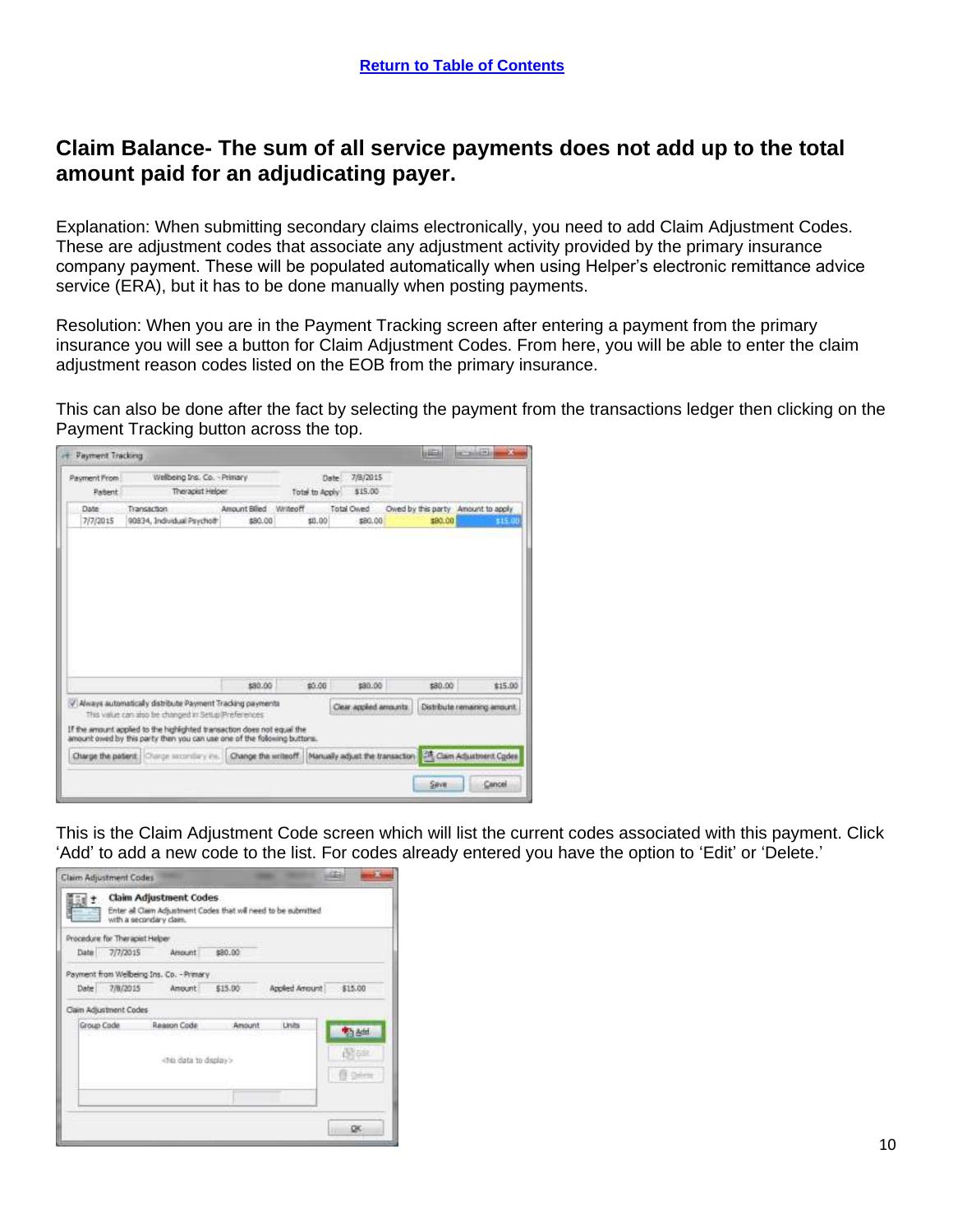After clicking on 'Add' or 'Edit' you will see the screen shown below. All fields must be populated. The Group and Reason codes are based on the list provided by Medicare. For those primary insurances other than Medicare you will need to select the most applicable match.

| Claim Adjustment Code |          | Enter the Claim Adjustment Code and details that will<br>need to be submitted with a secondary daim. |        |
|-----------------------|----------|------------------------------------------------------------------------------------------------------|--------|
| Group Code:           |          |                                                                                                      |        |
| Reason Code           |          |                                                                                                      |        |
| Amount.               |          | \$65.00                                                                                              |        |
| 1 knits               | $\alpha$ |                                                                                                      |        |
|                       | Save     | Save 5. Add                                                                                          | Cancel |

For any transactions that a Claim Adjustment Code is associated with, you will see the Claim Adjustment Code icon displayed on the far left side of that transaction line in Payment Tracking. Click the Claim Adjustment Code button next to the transaction to view the codes again.

| Payment From  | Wellbeing Ins. Co. - Primary                                                                                                                        |                     |                | 7/8/2015<br>Date                |                                     |                                         |
|---------------|-----------------------------------------------------------------------------------------------------------------------------------------------------|---------------------|----------------|---------------------------------|-------------------------------------|-----------------------------------------|
| Patent        | Therapist Helper                                                                                                                                    |                     | Total to Apply | \$15.00                         |                                     |                                         |
| Date          | Transaction                                                                                                                                         | Amount Billed       | Writeoff       | Total Owed                      | Owed by this party Amount to apply. |                                         |
| 7/1/2015      | 90834, Individual Psycholt                                                                                                                          | \$80.00             | \$0.00         | \$80.00                         | \$80.00                             | \$0.00                                  |
| н<br>7/7/2015 | 90834, Individual Psychoth                                                                                                                          | \$50.00             | 50.00          | \$80.00                         | \$80.00                             | 13.0                                    |
|               |                                                                                                                                                     |                     |                |                                 |                                     |                                         |
|               |                                                                                                                                                     | \$160.00            | \$9.00         | \$160.00                        | \$160.00                            |                                         |
|               | / Always automatically distribute Payment Tracking payments<br>This value can also be changed in Setup Preferences                                  |                     |                | Clear appled amounts.           |                                     |                                         |
|               | If the amount applied to the highlighted transaction does not equal the<br>amount owed by this party then you can use one of the following buttons. |                     |                |                                 |                                     | \$15.00<br>Distribute remaining amount. |
|               | Charge the patient: Charge secondary inc.                                                                                                           | Change the writeoff |                | Manually adjust the transaction |                                     | CAL Claim Adjustment Codes              |

Now that the Claim Adjustment Code(s) have been added you may click save and resubmit the date of service.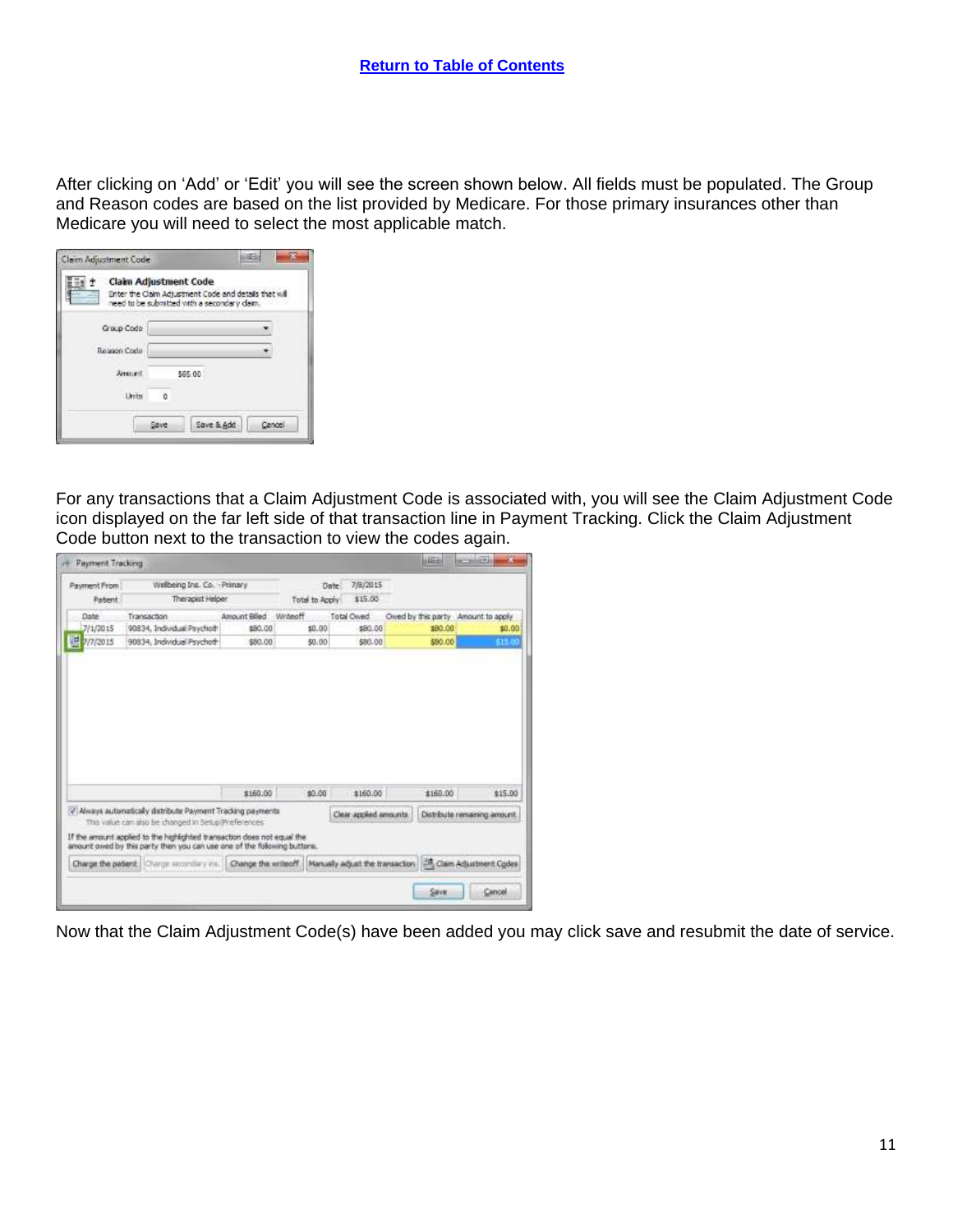#### <span id="page-11-0"></span>**N2400-SV-101-1- Missing or invalid HCPCS ID EDI fields may not begin or end with spaces or contain exempted special characters.**

Explanation: The HCPCS ID is another acronym for the CPT code. This rejection means that the CPT code which has been billed is retired or invalid. This can typically occur when a no show appointment or a no longer used code (E.g. billing a 90806 code) is billed.

Resolution: Navigate to the transactions ledger for the rejected patient. Find the dates of service in question and click on edit. Verify the CPT code being sent out is valid.

If this is continuing to happen with each new session, edit the Facesheet. Navigate to Defaults and click on the Session tab. This section is where you will be able to choose the default code that will be filled in for all new sessions for this patient. This will be the most used code, it is possible to change the code to other codes for individual sessions.





Session HCPCS/CPT code entry

Facesheet HCPCS/CPT code entry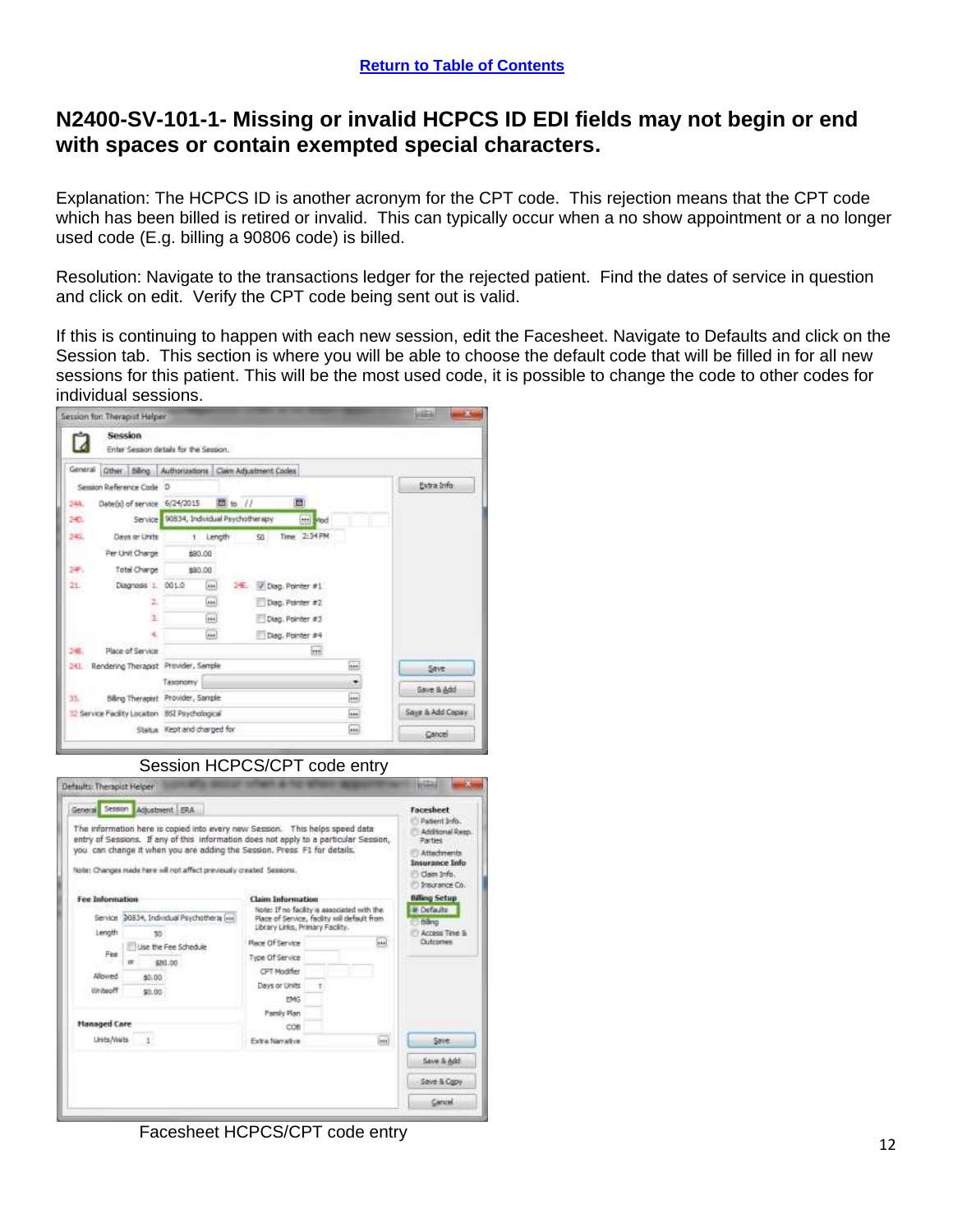#### <span id="page-12-0"></span>**2330B-NM1-09- Invalid other payer id.**

Explanation: A payer ID was not added to the insurance company. The word 'other' denotes that it is not the insurance company you have submitted to, but it is the patient's other insurance. If this error was received when submitting a primary claim, the secondary insurance company is missing the payer ID and vice versa.

Resolution: Edit the patient's Facesheet. Navigate to the Insurance Co. page and choose either the primary or secondary insurance company from the tabs across the top. Select the three dotted ellipsis button next to the insurance company name. Click Edit on the insurance company list. Select the Billing tab. On this page, we can click on the three dotted ellipsis button next to the Payer Organization ID to select an ID from the list.

If you do not find the payer ID you are looking for we will need a fax of the front and back of the patient's insurance card sent to 888-265-1517 with a coversheet with your account and contact information on it.

| Primary Insurance Co. Secondary Insurance Co.        |                                 |                                                                                                               |                                               |           |             | Facesheet                               |
|------------------------------------------------------|---------------------------------|---------------------------------------------------------------------------------------------------------------|-----------------------------------------------|-----------|-------------|-----------------------------------------|
| 1. Type of Ins.                                      | $\overline{\phantom{a}}$        | Ins. Type Code                                                                                                |                                               |           |             | Patient Info.<br>Additional Resp.       |
| I.a. Ima.red's 10 Number                             |                                 | <b>Insurance Company</b>                                                                                      |                                               | SS Number |             | <b>Parties</b>                          |
| insID.                                               |                                 | Welbeing Ins. Co.                                                                                             | $ $ asa]                                      |           |             | <b>Attachments</b>                      |
| 4. Insured's Name (Last, First, Middle) : Same       |                                 |                                                                                                               |                                               |           |             | <b>Insurance Info</b><br>Claim Info.    |
| 6. Patient Relationship to Insured   Self            |                                 |                                                                                                               |                                               |           |             | @ Insurance Co.                         |
| 7. Insured's Address (No., Street) 4950 College Blvd |                                 |                                                                                                               |                                               |           |             | <b>Billing Setup</b><br><b>Defaults</b> |
|                                                      | City, St., Zip                  | Lewarad                                                                                                       | $-10%$                                        | 66211     | <b>Seco</b> | biling.<br>Access Time &                |
| Telephone (Home)                                     |                                 | $Home$ $\pi$ ( )<br>$\rightarrow$                                                                             | Business (m) ( ) +                            |           |             | <b>Outcomes</b>                         |
| 10d. Reserved for Local Use / Claim Codes            |                                 |                                                                                                               |                                               |           |             |                                         |
| 11. Insured's Policy, Group, or FECA Number          |                                 |                                                                                                               | 13. Insured's or Authorized Person's Sanature |           |             |                                         |
|                                                      |                                 | Signed.                                                                                                       |                                               | Default   |             |                                         |
| a. Date of Birth<br>9/7/2014                         | <b>Sex</b><br>@ Male El Ferrale | Date //<br>b. Employer's or School's Name / Other Claim 1d 19. Reserved for Local Use / Additional Claim Info | 面                                             |           |             |                                         |
|                                                      |                                 |                                                                                                               |                                               |           |             | Save                                    |
| c. Insurance Plan Name                               |                                 |                                                                                                               | 27. V Accept Insurance Assignment?            |           |             | Save & Add                              |
|                                                      |                                 | E-mail (*)                                                                                                    |                                               |           |             | Save & Copy                             |
| d. It'll a There Another Health Plan?                |                                 |                                                                                                               |                                               |           |             |                                         |

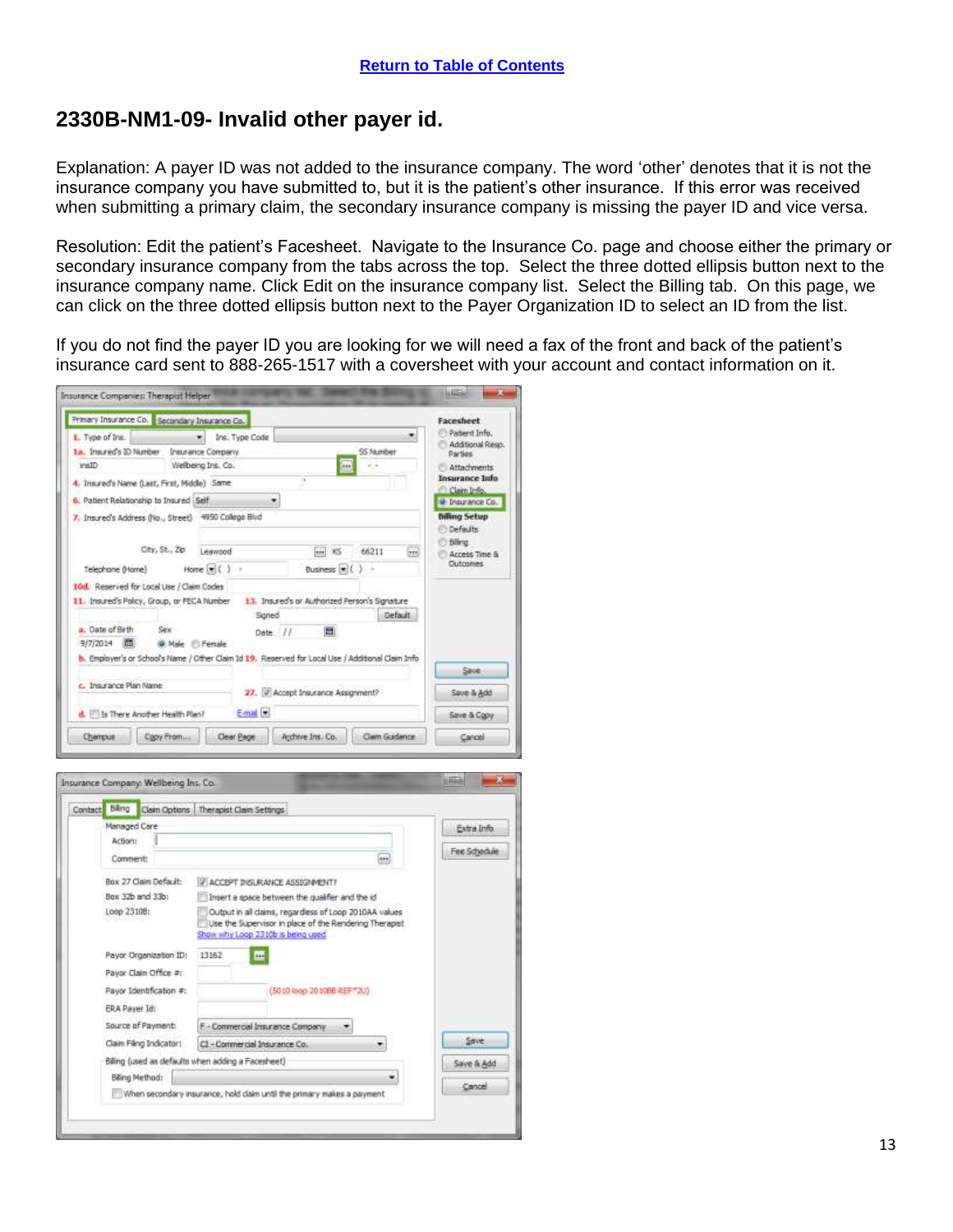# <span id="page-13-0"></span>**DIAGNOSIS-POINTER- Service diagnosis pointer points to an empty diagnosis code.**

Explanation: This rejection occurs when a diagnosis pointer is added for a blank diagnosis code. A diagnosis pointer should only indicate an entered diagnosis code.

Resolution: Edit the patient's Facesheet and navigate to Defaults. In version 8.1 and prior, remove the checkbox next to the diagnosis. In version 9.0 and later change the drop down diagnosis pointer to the blank option. Additionally, the diagnosis pointer will need to be removed from each session in your transactions ledger.

| General Sesson Adjustment BlA                                                                                                                                                                                                                                   |                                                                                                                                      | Defaults: Therapist Helper                                                                                                                                                                                                                                                                                 |                                                                                                                                      |
|-----------------------------------------------------------------------------------------------------------------------------------------------------------------------------------------------------------------------------------------------------------------|--------------------------------------------------------------------------------------------------------------------------------------|------------------------------------------------------------------------------------------------------------------------------------------------------------------------------------------------------------------------------------------------------------------------------------------------------------|--------------------------------------------------------------------------------------------------------------------------------------|
| The information here is copied into every new Session. This helps speed data<br>entry of Sessions. If any of this information does not apply to a particular<br>Session, you can change it when you are adding the Session. Press F1 for<br>details.            | <b>Facesheet</b><br><sup>2</sup> Patient Info.<br>Additional Reso<br>Parties<br>Attachments<br><b>Disurance Info</b><br>Claim Irvin. | General Sesson Adjustment BlA<br>The information here is copied into every new Session. This helps speed data<br>entry of Sessions. If any of this information does not apply to a particular<br>Session, you can change it when you are adding the Session. Press F1 for<br>details.                      | <b>Facesheet</b><br><sup>2</sup> Patient Info.<br>Additional Reso<br>Parties<br>Altachments<br><b>Disurance Info</b><br>Clairs Info. |
| 17. Referring Physician Rafterence, Kins<br>31. Dagrose 1, 001.0<br>- Ponter<br>[Cholera due to vibrio cholerae]<br>V Pointer<br>z.<br>1.<br><b>Pointer</b><br>4.<br><b>Pointer</b><br>₽<br>S,<br>Billing Memo.<br>₩<br>Connects                                | Dimension Co.<br><b>Billing Setup</b><br>W Defaults<br>Blirio.<br>Access Time &<br><b>Outcomes</b>                                   | (iii)<br>17. Raferring Physician Heference, Kim<br>31. Diagnosis<br>Pointer Description<br>Cristia<br>$-11$<br>1/4. F41.0<br>. Paric deorder [specific percoyatral anniety] without agorap<br>300.01<br>Panic domity without apprachiled)<br>准<br>$m = 1 - 1$<br>T44<br>北<br><b>DOM</b><br>TiA<br>40.<br>m | Dimunator Co.<br><b>Niling Setup</b><br>W Defaults<br>Blirio<br>Access Time &<br><b>Outcomes</b>                                     |
| Session for: Therapist Helper<br>Session                                                                                                                                                                                                                        | Skie<br>Stret & Add<br>Save & Copy<br>Cancel<br><b>Silking</b><br><b>STATE</b>                                                       | <b>TVA</b><br>E.<br>hed.<br><b>YAA</b><br>$\overline{\omega}$<br><b>Billing Merrio</b><br>$\overline{}$<br>Commenta<br>Session for: Therapist Helper<br>Session                                                                                                                                            | Save<br>Stret & Add<br>Saint & Copy<br>Cancel<br><b>STAGE</b>                                                                        |
| A<br>Enter Session details for the Session.<br>General Other Bling Authorizations Claim Adjustment Codes<br>Session Reference Code 5<br>图its //<br>圃<br>Date(s) of service #23/2015<br>EW.<br>Service 10806, Individual Psychotherapy<br>M <sub>2d</sub><br>SO. | Estra Info                                                                                                                           | а<br>Enter Session details for the Session.<br>General Degmotis Other Biling Authorizations Gain Adjustment Codes<br>Bill for this Session using<br>* ICD-9<br>$0.020 - 10$<br>21. Diagnosis                                                                                                               | Estra Info                                                                                                                           |
| 240.<br>Time 2.08 PM<br>Days or Units<br>t Length<br>M1<br>Per Unit Charge<br>\$80.00<br>Total Charge<br>24.<br>\$80.00<br>31.<br>24   Diag, Pointer #1<br>Disgnosis   001.0<br>$\frac{1+x}{2}$                                                                 |                                                                                                                                      | Code<br><b>Rainter Description</b><br>1/4, F41.0<br>Panic deorder (esteadic percuyamal acviets) without agains:<br>[Paric disorder without agensphobia]<br>356.01<br>$-11 -$<br>2起<br><b>HA</b><br>近.                                                                                                      |                                                                                                                                      |
| $\overline{\phantom{a}}$<br>V Ekep, Pointer #2<br>Ť.<br>(iii)<br>а<br>Dag, Pointer #3<br>$\vert$ mal<br>Diag, Pointer #4<br><b>Gas</b><br>Place of Service<br>245                                                                                               |                                                                                                                                      | 744<br>40.<br>[ma]<br>NA<br>£                                                                                                                                                                                                                                                                              |                                                                                                                                      |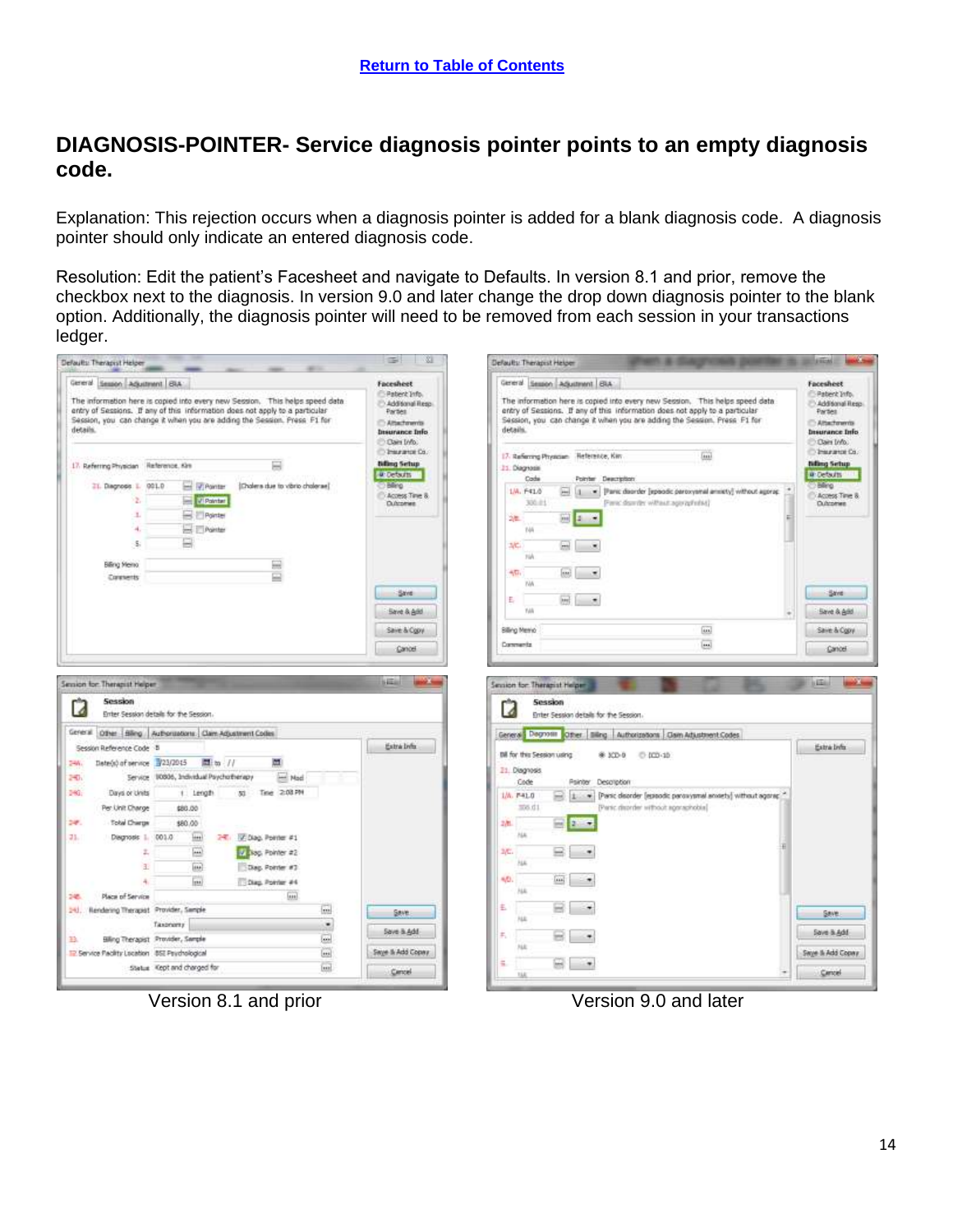#### <span id="page-14-0"></span>**2010AA-PER- Invalid submitter or biller contact qualifier.**

Explanation: The submitter information has not been added to the claims.

Resolution: Navigate to the Billing Ledger for any patient. Click on Submit Claims Electronically. Choose the Submitter tab across this window. Of the four lines across the bottom, please fill out the Submitter Contact Name and Telephone Number. The Submitter Contact Name should only be the first and last name. No titles or certifications will be accepted. Nothing else needs to be entered on this screen.

| Select Procedures | Submitter<br>Other<br>Receiver                             |                                        |                                                                                                   |  |
|-------------------|------------------------------------------------------------|----------------------------------------|---------------------------------------------------------------------------------------------------|--|
|                   | <b>O</b> Submitter Entity Type is a Person<br>Last Name    | First Name                             | Middle Name                                                                                       |  |
|                   | Submitter Entity Type is a Non-Person<br>Organization Name |                                        |                                                                                                   |  |
|                   | Submitter Identifier                                       |                                        | Electronic Transmitter Identification Number (ETIN).<br>Established by trading partner agreement. |  |
|                   | Submitter Contact Name<br><b>Telephone Number</b>          | <b>Helper User</b><br>$(111) 111-1111$ |                                                                                                   |  |
|                   | Facsimile                                                  | $( )$ -                                |                                                                                                   |  |
|                   | Electronic Mail                                            |                                        |                                                                                                   |  |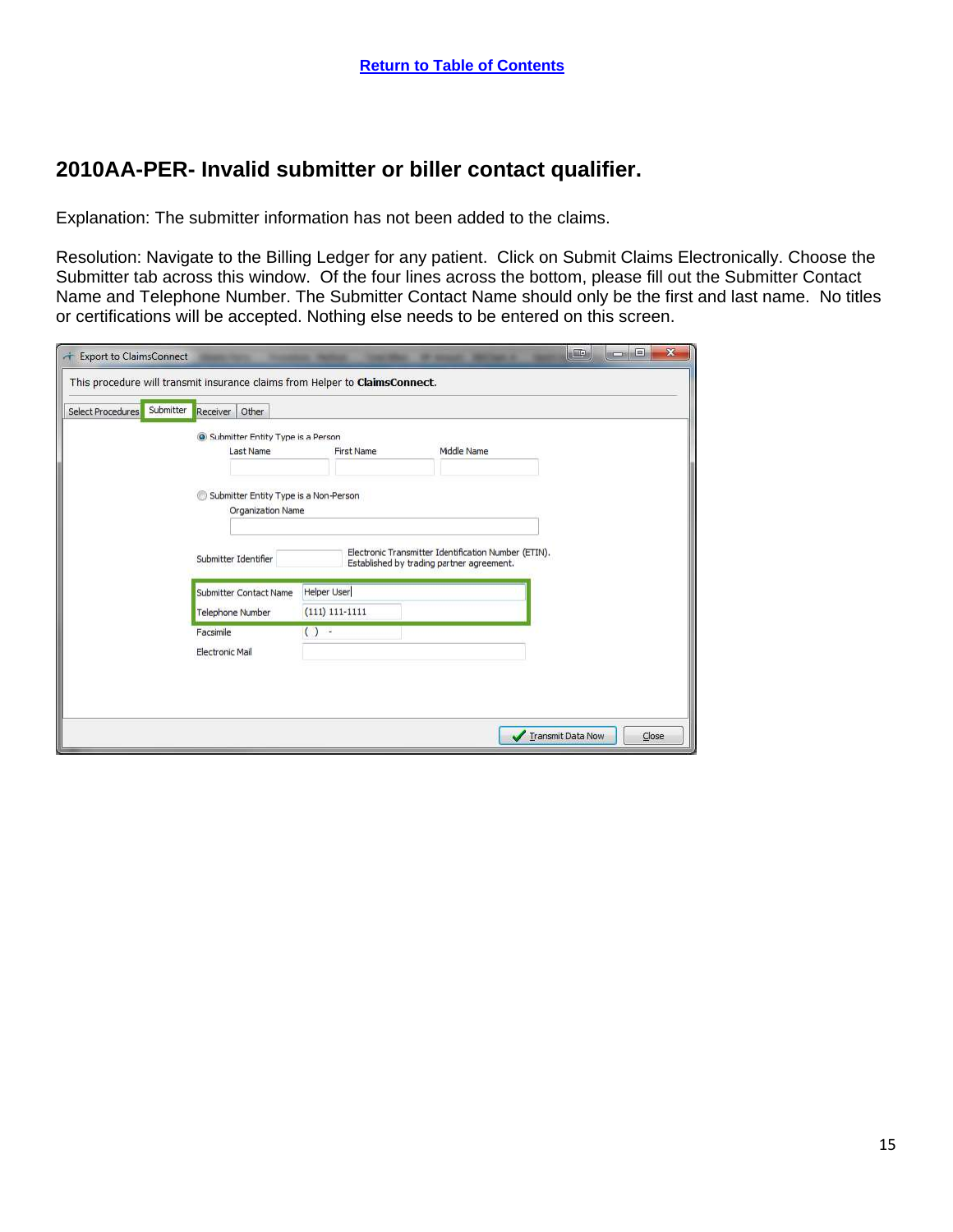# <span id="page-15-0"></span>**2010AA-PER- Invalid submitter or billing provider contact information.**

Explanation: The submitter information has not been added to the claims.

Resolution: Navigate to the Billing Ledger for any patient. Click on Submit Claims Electronically. Choose the Submitter tab across this window. Of the four lines across the bottom, please fill out the Submitter Contact Name and Telephone Number. The Submitter Contact Name should only be the first and last name. No titles or certifications will be accepted. Nothing else needs to be entered on this screen.

| Submitter<br>Other<br>Receiver                             |                    |                                                                                                   |  |
|------------------------------------------------------------|--------------------|---------------------------------------------------------------------------------------------------|--|
| Submitter Entity Type is a Person                          |                    |                                                                                                   |  |
| Last Name                                                  | First Name         | Middle Name                                                                                       |  |
| Submitter Entity Type is a Non-Person<br>Organization Name |                    |                                                                                                   |  |
| Submitter Identifier                                       |                    | Electronic Transmitter Identification Number (ETIN).<br>Established by trading partner agreement. |  |
| Submitter Contact Name                                     | <b>Helper User</b> |                                                                                                   |  |
| Telephone Number                                           | $(111) 111-1111$   |                                                                                                   |  |
| Facsimile                                                  | $() -$             |                                                                                                   |  |
| Electronic Mail                                            |                    |                                                                                                   |  |
|                                                            |                    |                                                                                                   |  |
|                                                            |                    |                                                                                                   |  |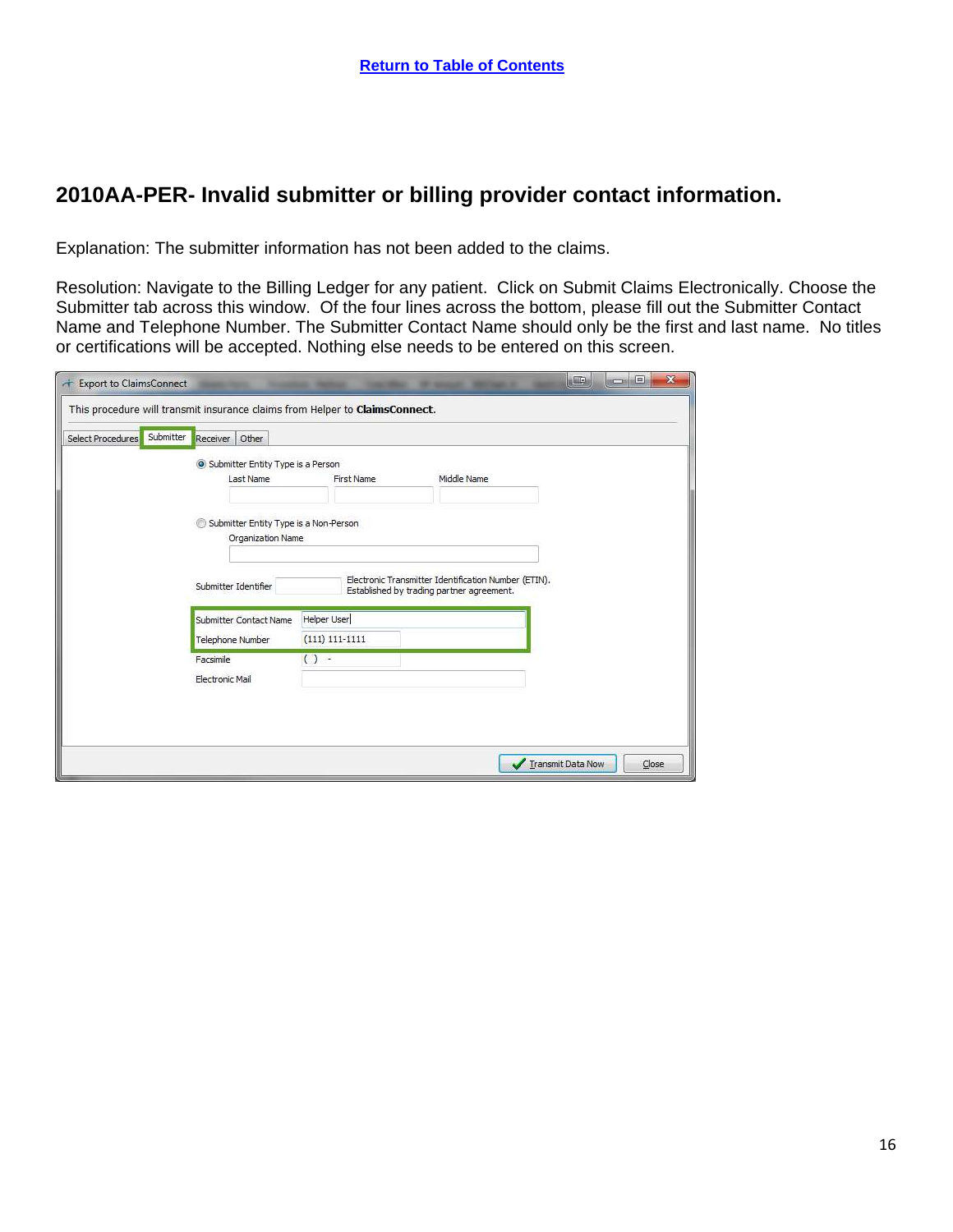#### <span id="page-16-0"></span>**2310A-NM1-09- Either a referring provider NPI or a referring provider secondary ID is required when a referring provider is on the claim.**

Explanation**:** A referring physician is currently being sent out on this claim. When there is a referring physician being sent out, the referring physician's NPI is required.

Resolution: There are two options to resolve this claim rejection. First, the referring physician may be removed. In order to do this, edit the client's Facesheet. Click on Edit Facesheet then click on Defaults. From here, remove the entry to referring physician. Additionally, it is important to remember that the Facesheet edit will only remove the referring physician from future claims. To remove the referring physician from the existing dates of service, go to Transaction. Edit a date of service and go to the Other tab. Make sure to remove the referring physician from this entry.

| General Season Adjustment ERA                                                                                                                                 | Facesheet<br>Patient Info.                   | Seccion<br>متاح<br>A<br>Enter Session details for the Session.      |                     |                  |
|---------------------------------------------------------------------------------------------------------------------------------------------------------------|----------------------------------------------|---------------------------------------------------------------------|---------------------|------------------|
| The information here is copied into every new Session. This helps speed data-<br>entry of Sessions. If any of this information does not apply to a particular | Additional Realty<br>Partise.                | General Diagnosis Other Sling Authorizations Claim Adjustment Codes |                     |                  |
| Session, you can change it when you are adding the Session. Press F1 for<br>details.                                                                          | <b>Attachments:</b><br><b>Insurance Info</b> | Supervising Therapist                                               | said.               | Extra Info       |
| 圖<br><b>Reference</b> , Kim<br>17. Referring Physician                                                                                                        | Claim Drifts.<br>Insurance Co.               | Referring Physician Maference, Kim<br>17.                           | $rac{1}{2}$         |                  |
| 31. Diagnose<br>Code<br>Description<br>Pointer                                                                                                                | folking Setup<br>a befaults                  | Taxonnomy<br>141.<br>Family Plan                                    | ٠                   |                  |
| 1/4 2010<br>區<br>(Panic disorder (apasolic paroxysmal aroisty) without ageng:<br>۰<br>(Panic daunder without agong induite)<br>320.01                         | <b>Billing</b><br>Access Time &<br>Clutzones | 240.<br>894G                                                        |                     |                  |
| $\overline{\phantom{a}}$<br>期.<br>$\cdots$                                                                                                                    |                                              | CDB-                                                                |                     |                  |
| <b>TUL</b><br>$\overline{m}$<br>3K                                                                                                                            |                                              | Type of Service<br>14<br>Extra Narrative                            | $\overline{1}$      |                  |
| 益<br>40                                                                                                                                                       |                                              | Program Type                                                        | $\equiv$            |                  |
| $\bullet$<br><b>TAR</b>                                                                                                                                       | Save                                         | Account Type<br>Billing Memo                                        | $\overline{w}$<br>ë | Save             |
| ε<br>[0.6]<br>$\rightarrow$<br>NA                                                                                                                             | Save & Add                                   | Comments                                                            | $\overline{500}$    | Save & Add       |
| œ.<br>Biling Nano                                                                                                                                             | Serve & Copy                                 |                                                                     |                     | Saye & Add Copay |
| à<br>Comments                                                                                                                                                 | Cancell                                      |                                                                     |                     | Cancel           |

Alternatively, if the referring provider is required on the claim, navigate to Setup>Libraries>Referring Physicians. Select the provider that needs to have a NPI added then click on the Edit button. Go to the Claims Settings tab and click on NPI and click edit. Here you can add a NPI for this physician.